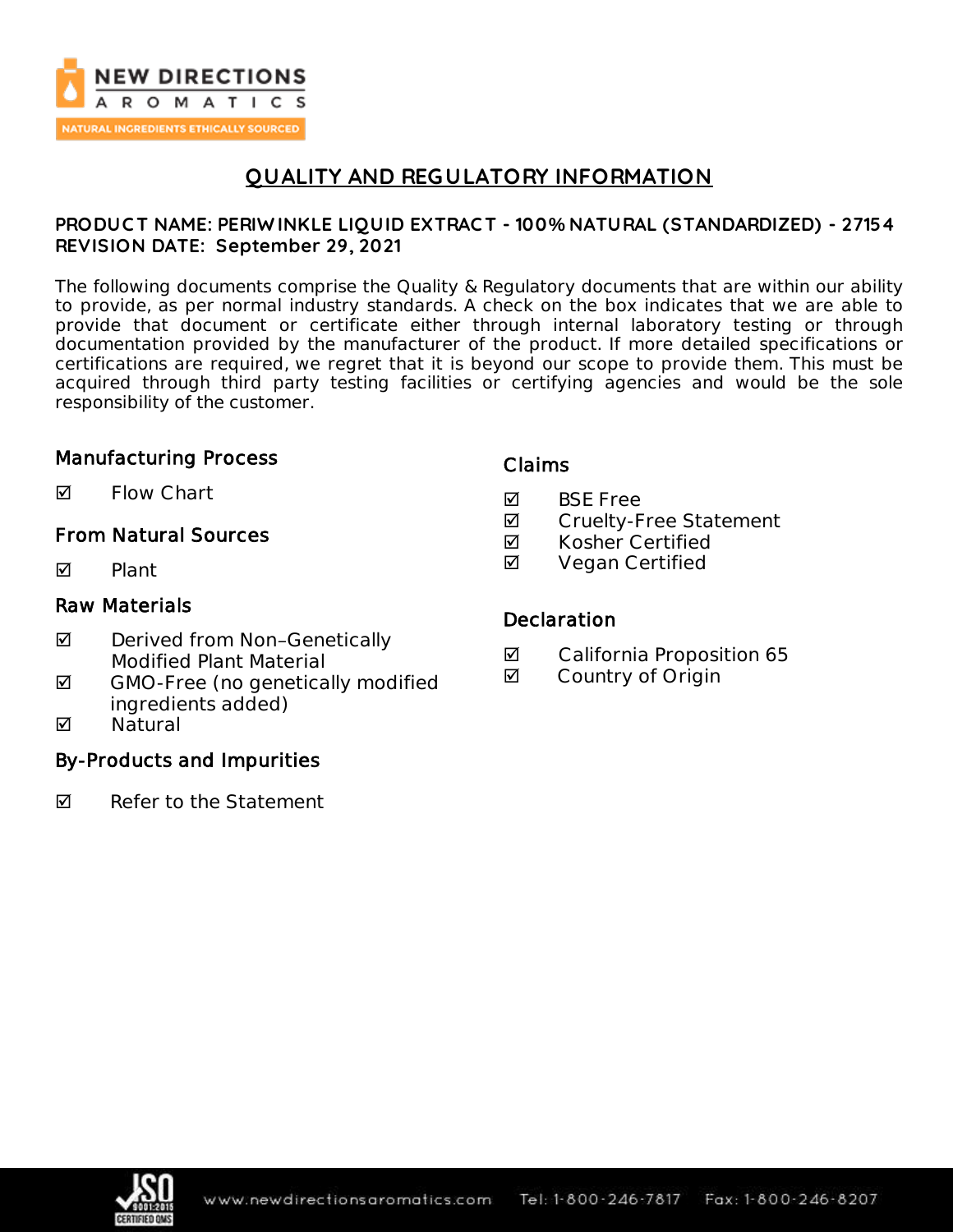

# **FLOW C HART**

## **PRODUC T NAME: PERIW INKLE LIQUID EXTRAC T - 100% NATURAL (STANDARDIZED) - 27154**



### Disclaimer & Caution

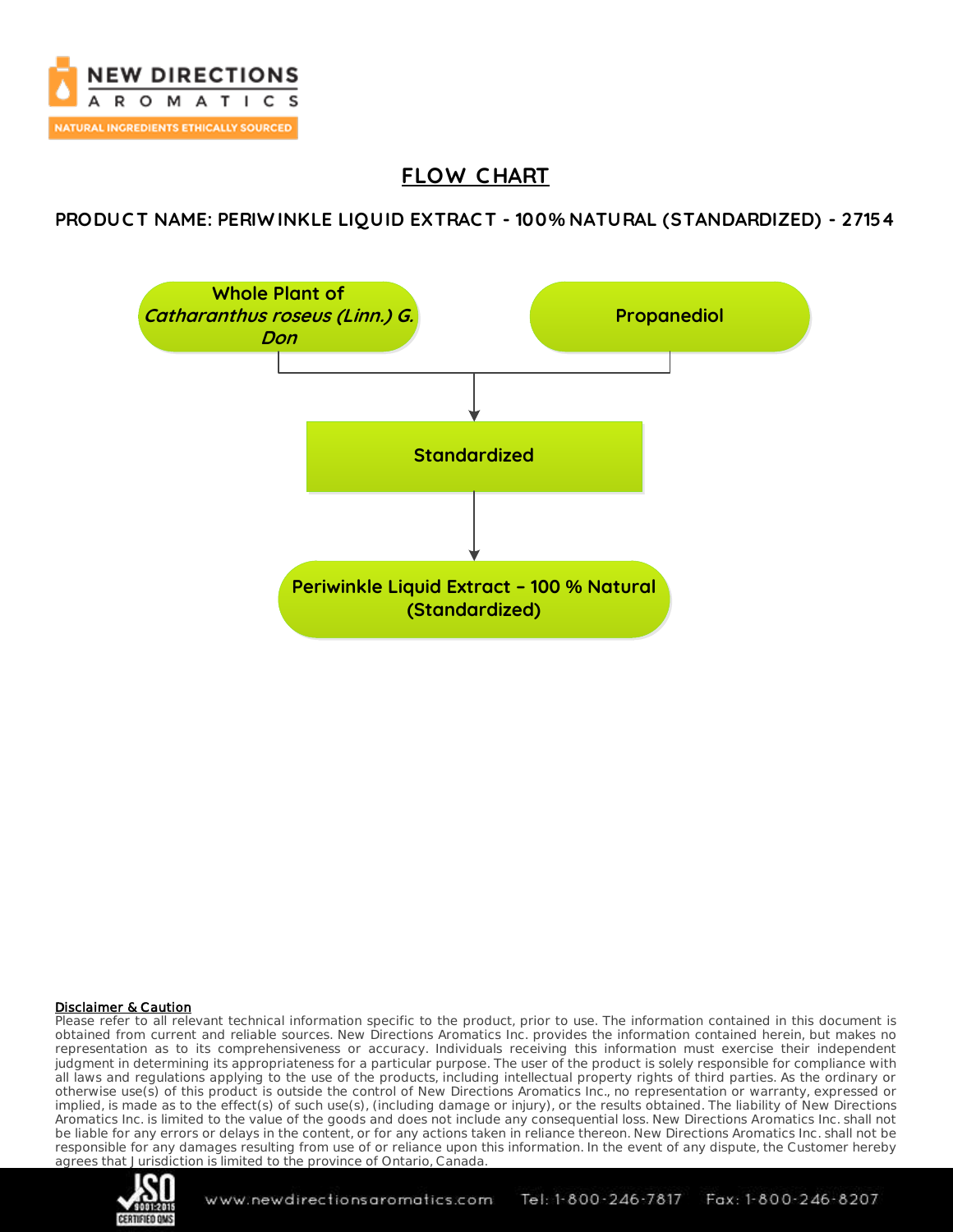

# **GMO STATEMENT**

## **PRODUC T NAME: PERIW INKLE LIQUID EXTRAC T - 100% NATURAL (STANDARDIZED) - 27154**

We hereby declare that, to the best of our knowledge, this product was not produced from or with GMO plant material.

### Disclaimer & Caution

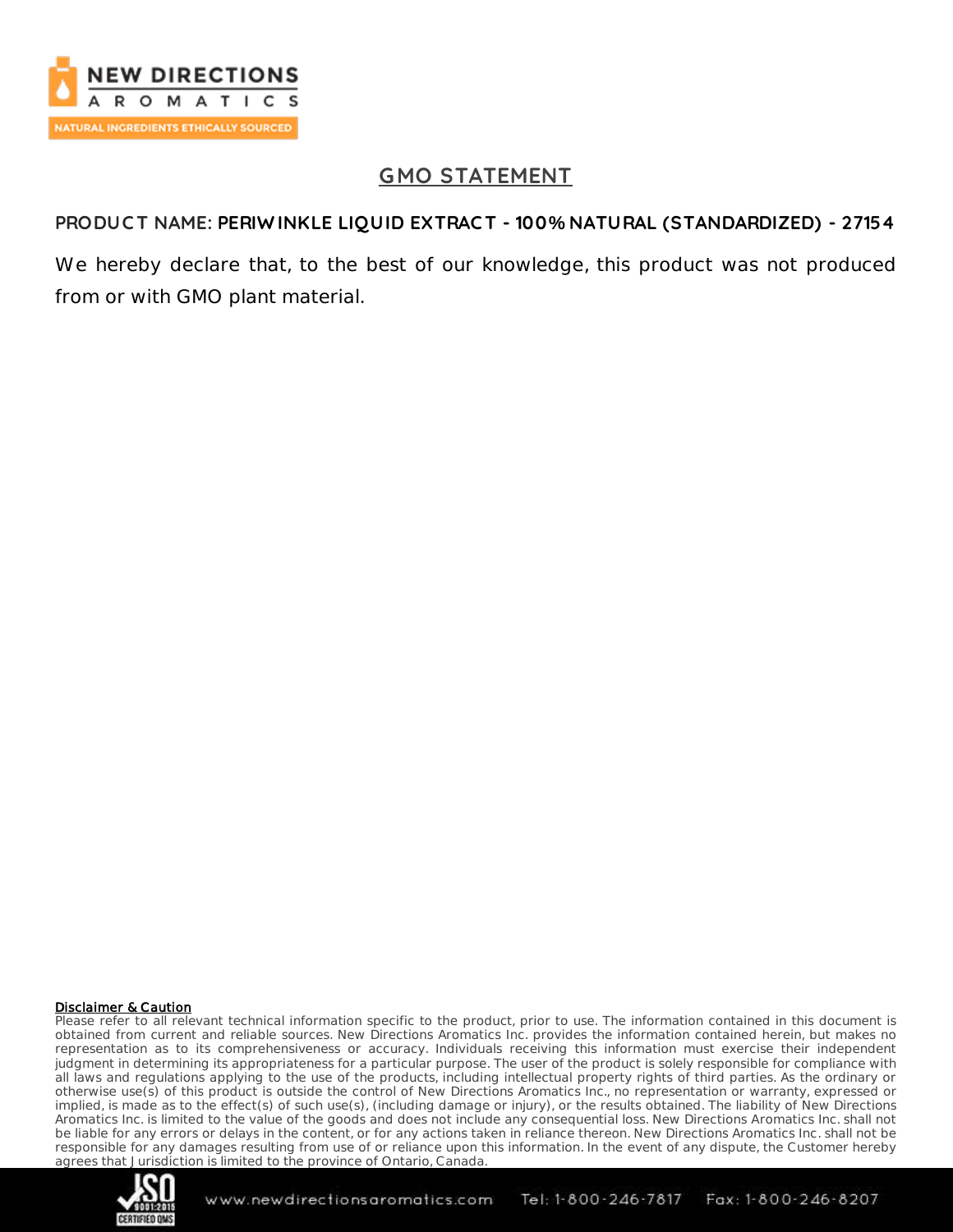

## **NATURAL STATEMENT**

## **PRODUC T NAME: PERIW INKLE LIQUID EXTRAC T - 100% NATURAL (STANDARDIZED) - 27154**

We hereby declare that, to the best of our knowledge, this product is 100% natural.

### Disclaimer & Caution

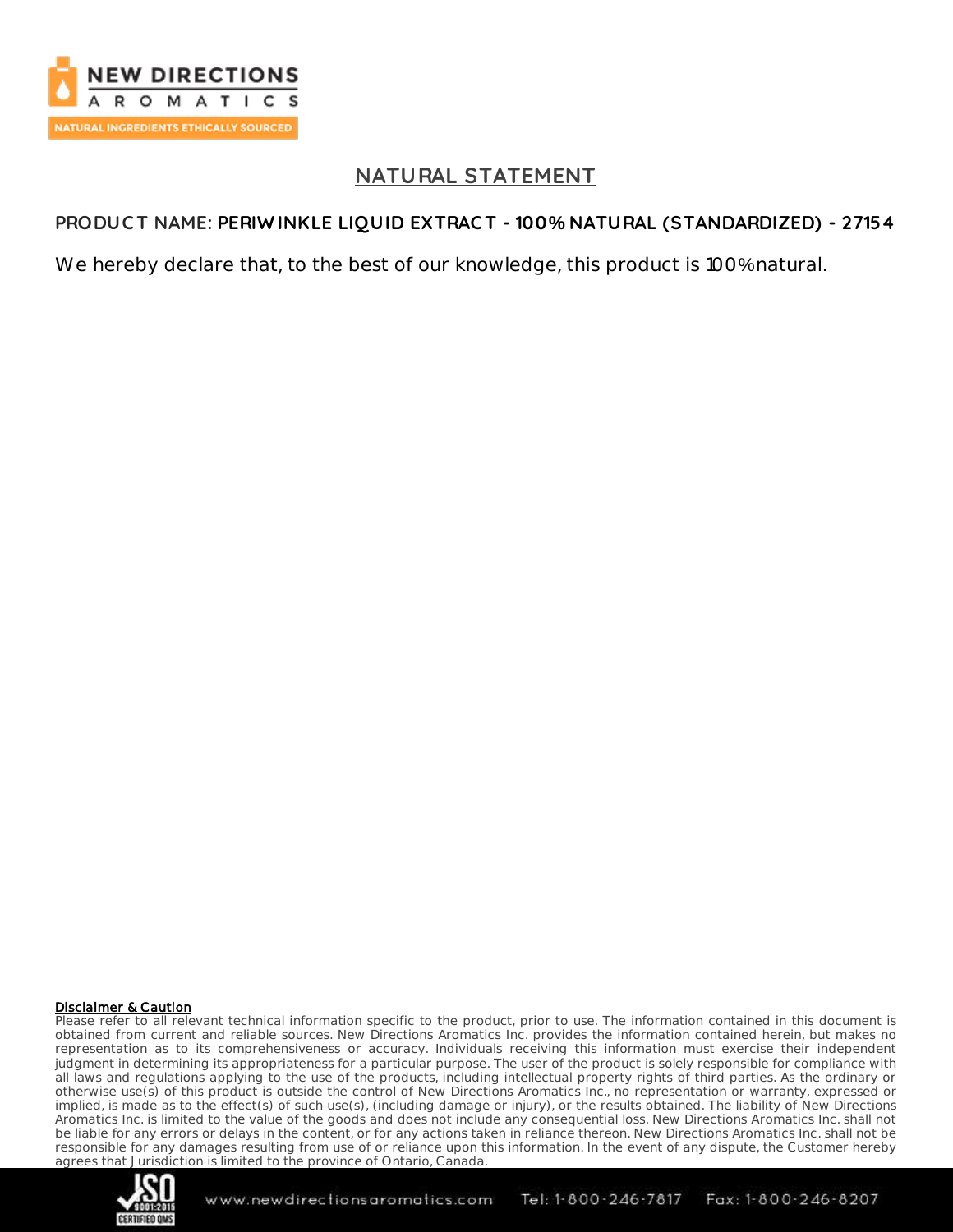

## **BY – PRODUC TS & IMPURITIES STATEMENT**

## **PRODUC T NAME: PERIW INKLE LIQUID EXTRAC T - 100% NATURAL (STANDARDIZED) - 27154**

We hereby declare that, to the best of our knowledge, this product does not contain any of the following by products and/or Impurities:

- Parabens
- **Phthalates**
- Nanomaterial

### Disclaimer & Caution

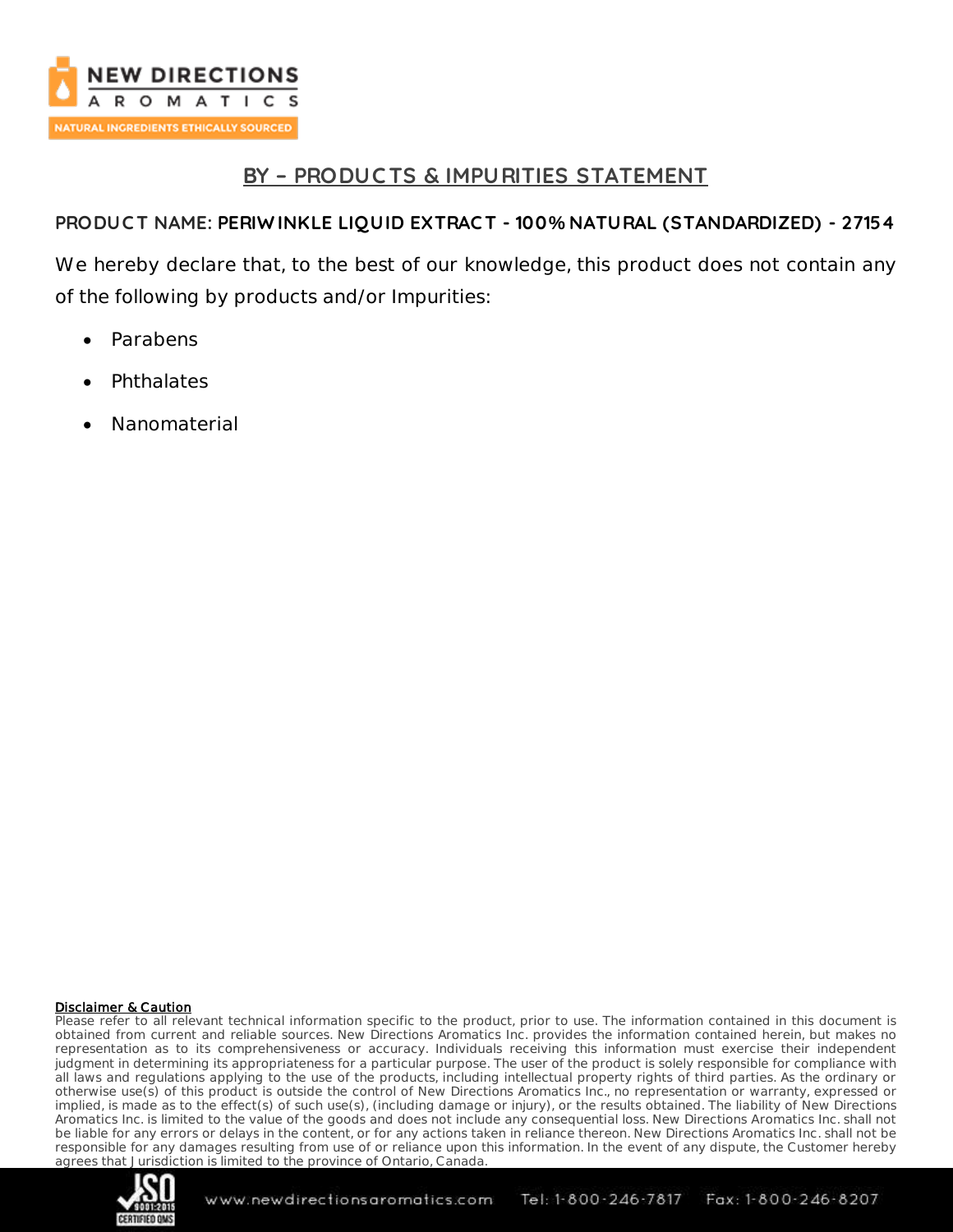

## **DEC LARATION OF BOVINE/TRANSFERABALE SPONGIFORM ENC EPHALOPATHY (BSE/TSE)**

## **PRODUC T NAME: PERIW INKLE LIQUID EXTRAC T - 100% NATURAL (STANDARDIZED) - 27154**

We hereby declare that, to the best of our knowledge, this product was not made with, nor contains, any animal material or derivatives, and is free of BSE/TSE.

#### Disclaimer & Caution

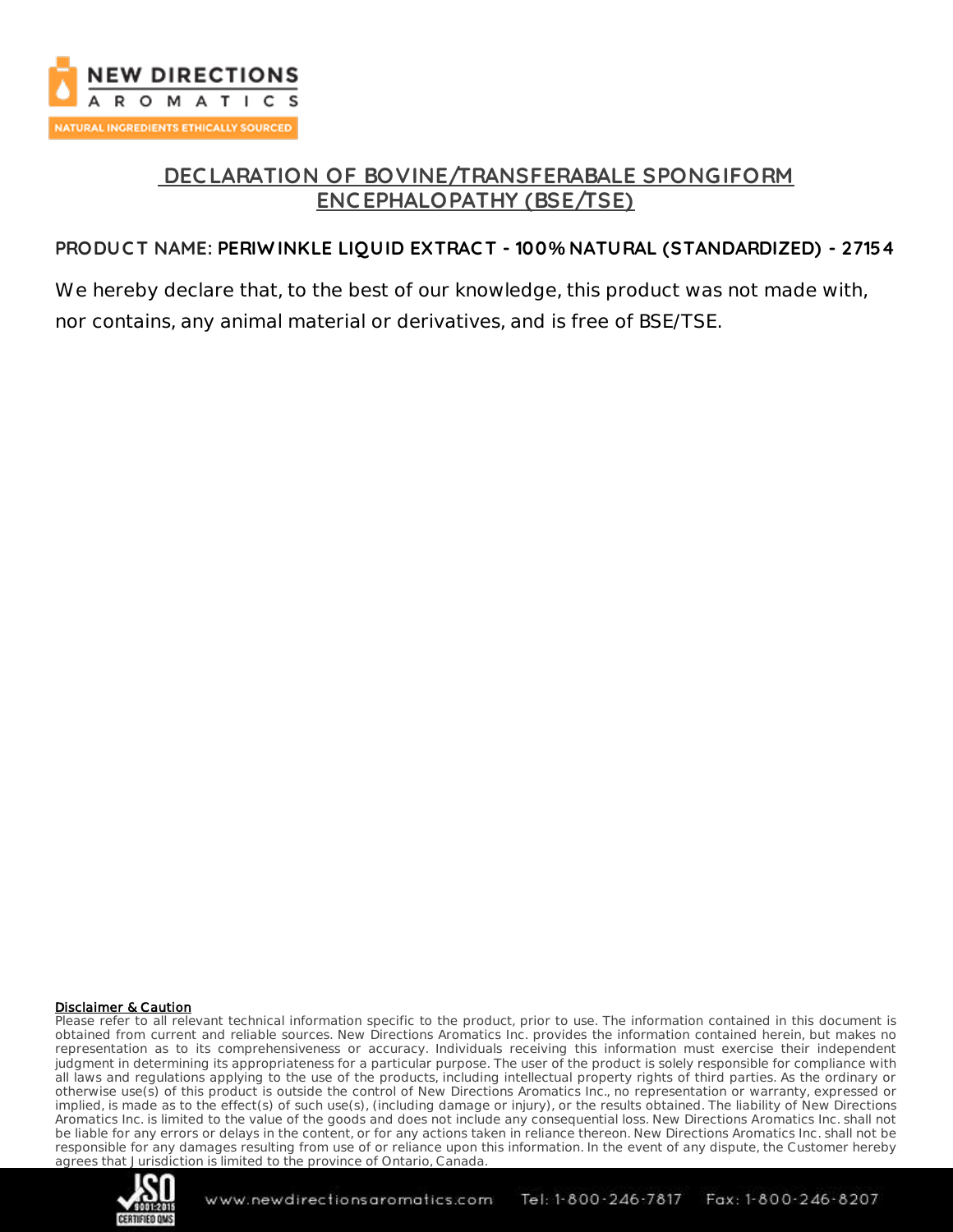

## **C RUELTY-FREE STATEMENT**

## **PRODUC T NAME: PERIW INKLE LIQUID EXTRAC T - 100% NATURAL (STANDARDIZED) - 27154**

We hereby declare that, to the best of our knowledge, this product has not been tested on animals.

#### Disclaimer & Caution

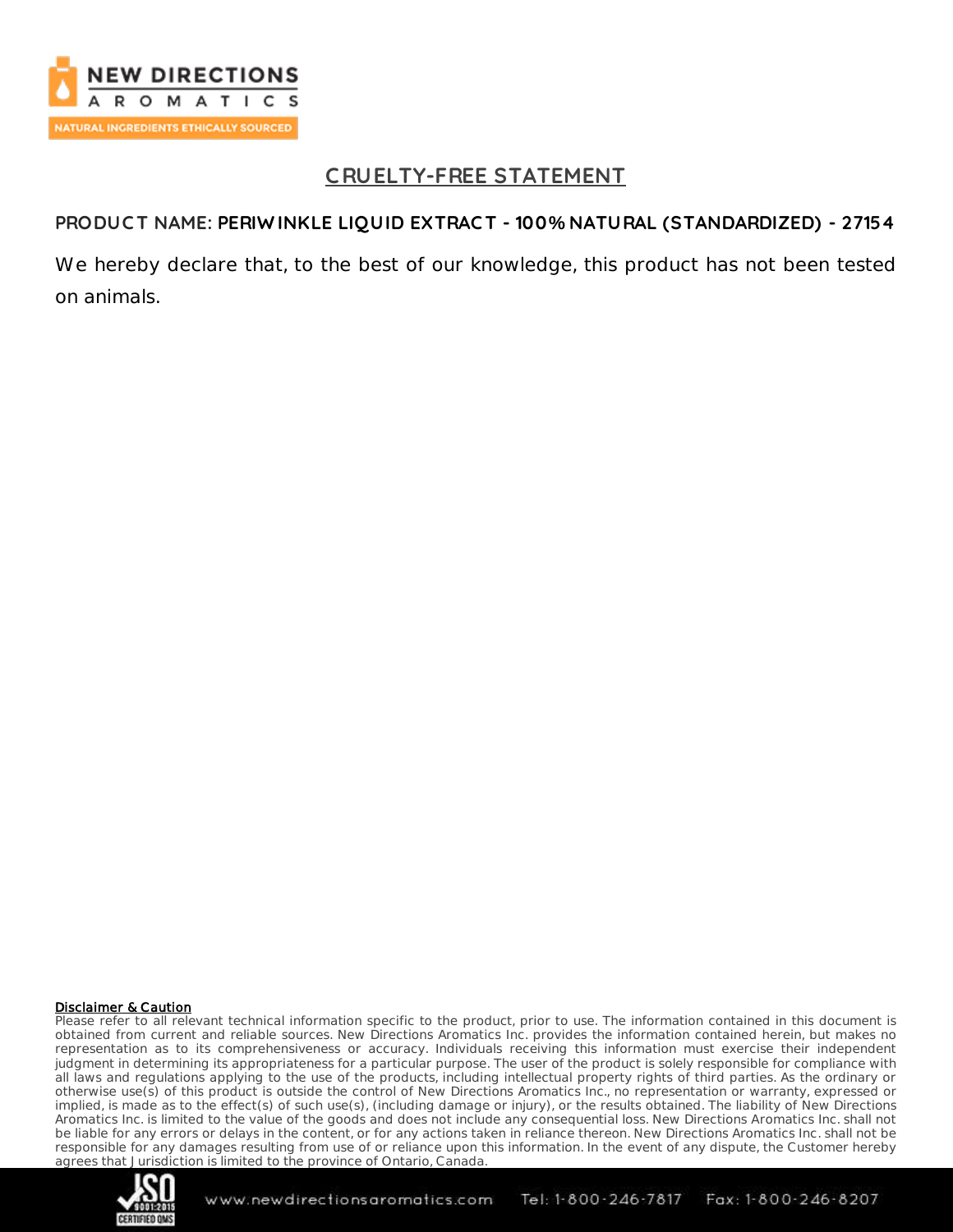

# **KOSHER STATEMENT**

## **PRODUC T NAME: PERIW INKLE LIQUID EXTRAC T - 100% NATURAL (STANDARDIZED) - 27154**

We hereby confirm that, this product has been certified to Kosher Standards.

### Disclaimer & Caution

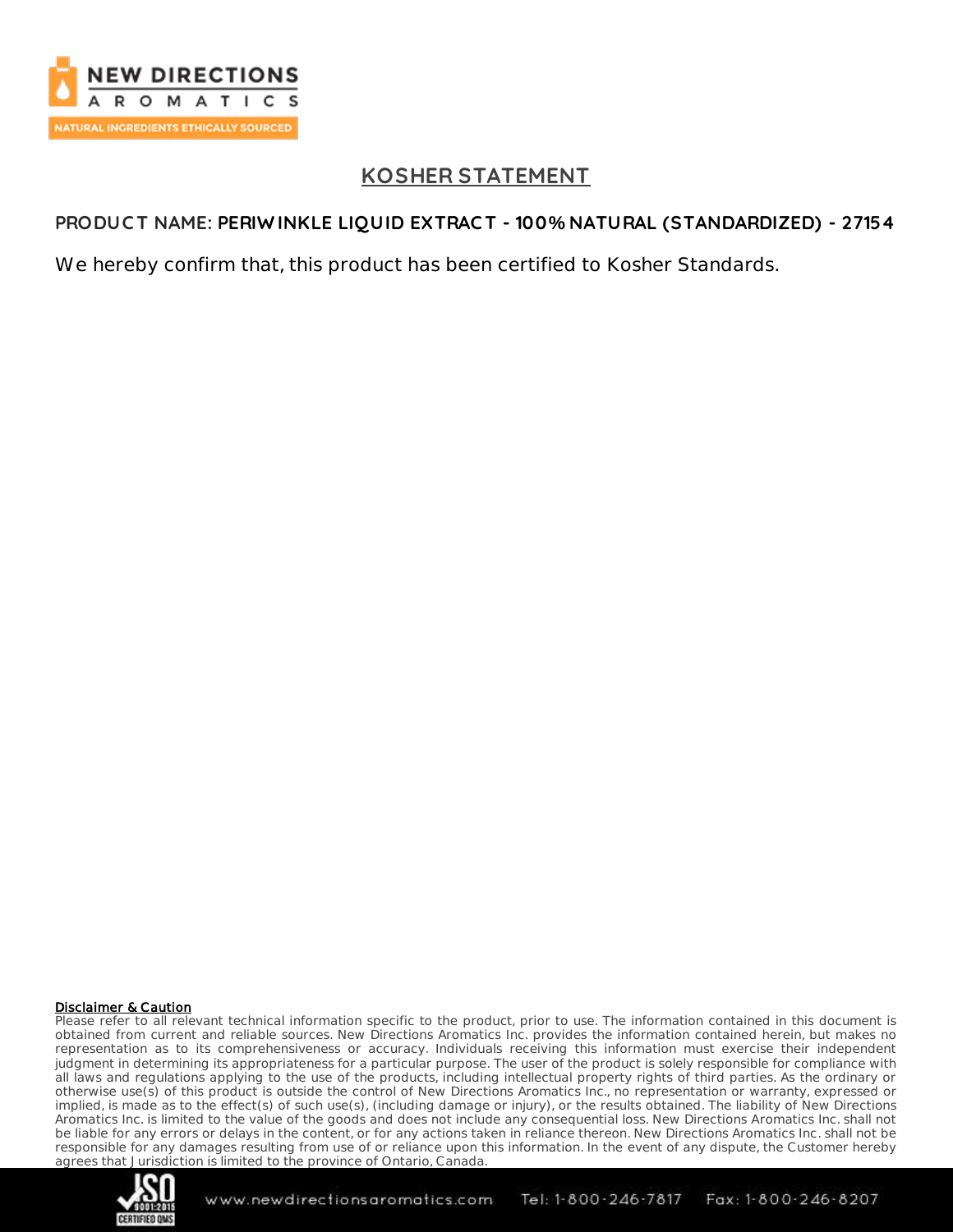

## **VEGAN STATEMENT**

## **PRODUC T NAME: PERIW INKLE LIQUID EXTRAC T - 100% NATURAL (STANDARDIZED) - 27154**

We hereby confirm that, this product has been certified to Vegan Standards.

### Disclaimer & Caution

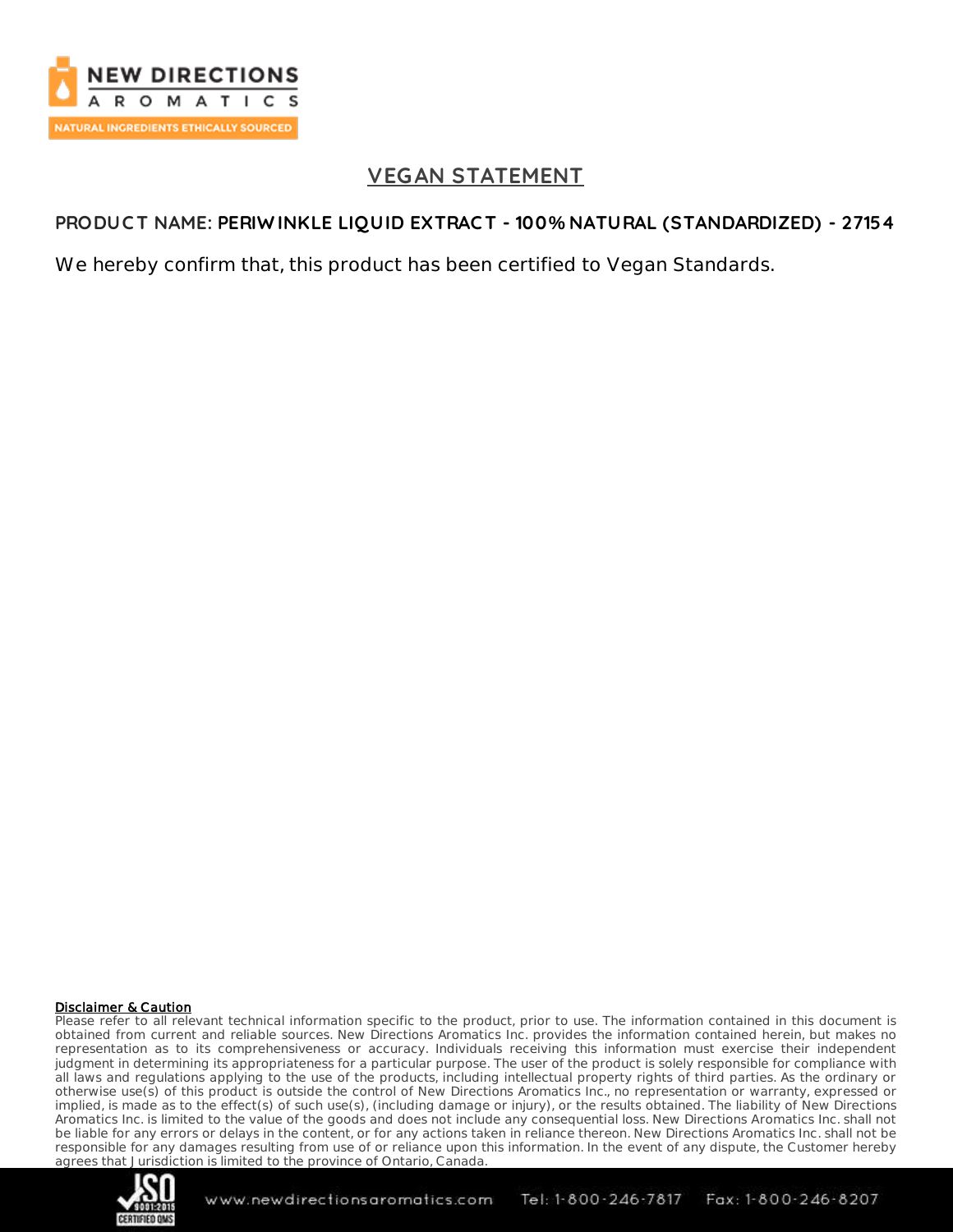

## **DEC LARATION OF CALIFORNIA PROPOSITION 65**

## **PRODUC T NAME: PERIW INKLE LIQUID EXTRAC T - 100% NATURAL (STANDARDIZED) - 27154**

We hereby declare that, to the best of our knowledge, this product does not consist of any substance(s) which is listed under California Proposition 65 list.

### Disclaimer & Caution